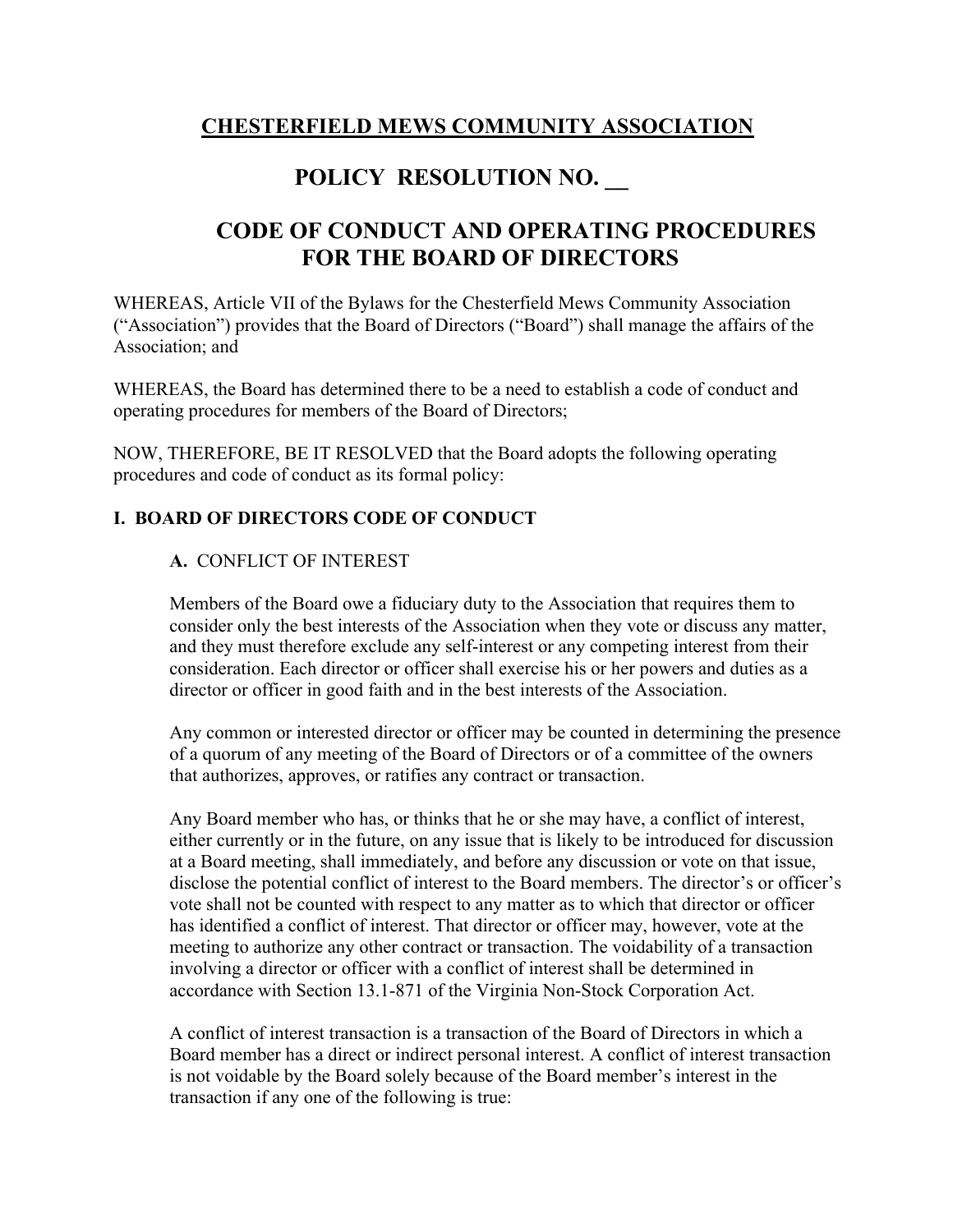- 1. The material facts of the transaction and the Board member's interest were disclosed or known to the Board of Directors when the Board authorized, approved, or ratified the transaction; or
- 2. The material facts of the transaction and the Board member's interest were disclosed to the members entitled to vote when they authorized, approved, or ratified the transaction; or
- 3. The transaction was fair to the Association.

A Board member has an indirect personal interest in a transaction if: (i) another entity in which he or she has a material financial interest, or in which he or she is a general partner, is party to the transaction; or (ii) another entity of which he or she is a director, officer, or trustee is a party to the transaction, and the transaction is, or should be, considered by the Board of Directors.

A conflict of interest transaction is authorized, approved, or ratified if it receives the affirmative vote of the majority of the Board members who have no direct or indirect personal interest in the transaction, but a transaction may not be authorized or approved by a single Board member. If a majority of the Board members who have no direct or indirect personal interest in the transaction, votes to approve the transaction, a quorum is present for the purpose of taking action pursuant to this paragraph. The presence of, or a vote cast by, a Board member with a direct or indirect personal interest in the transaction does not affect the validity of any action taken pursuant to the paragraphs of this section, if the transaction is otherwise authorized or approved as provided in these paragraphs.

No Board member shall solicit or accept, directly or indirectly, any gift, gratuity, favor, entertainment, loan, or other item of monetary value from a person who is seeking to obtain a contractual or financial relationship with the Association. No Board member shall accept any gift or favor made with the intent of influencing any decision or action on any official matter.

No Board member shall misrepresent facts to the residents of the community for the purpose of advancing a personal cause or influencing the community to pressure the Board to advance a Board member's personal cause.

#### **B**. MOTIONS AND VOTING

No action shall be taken by the Board, unless that action has been considered at a Board meeting by a motion and a vote. The results of any vote taken shall be recorded in the Board meeting minutes. Board meeting minutes shall include a listing of the meeting participants; a record of business conducted, motions made, and votes taken; and a record of who voted and how they voted on each issue. The listing of the meeting participants may be either within the body of the minutes or attached thereto.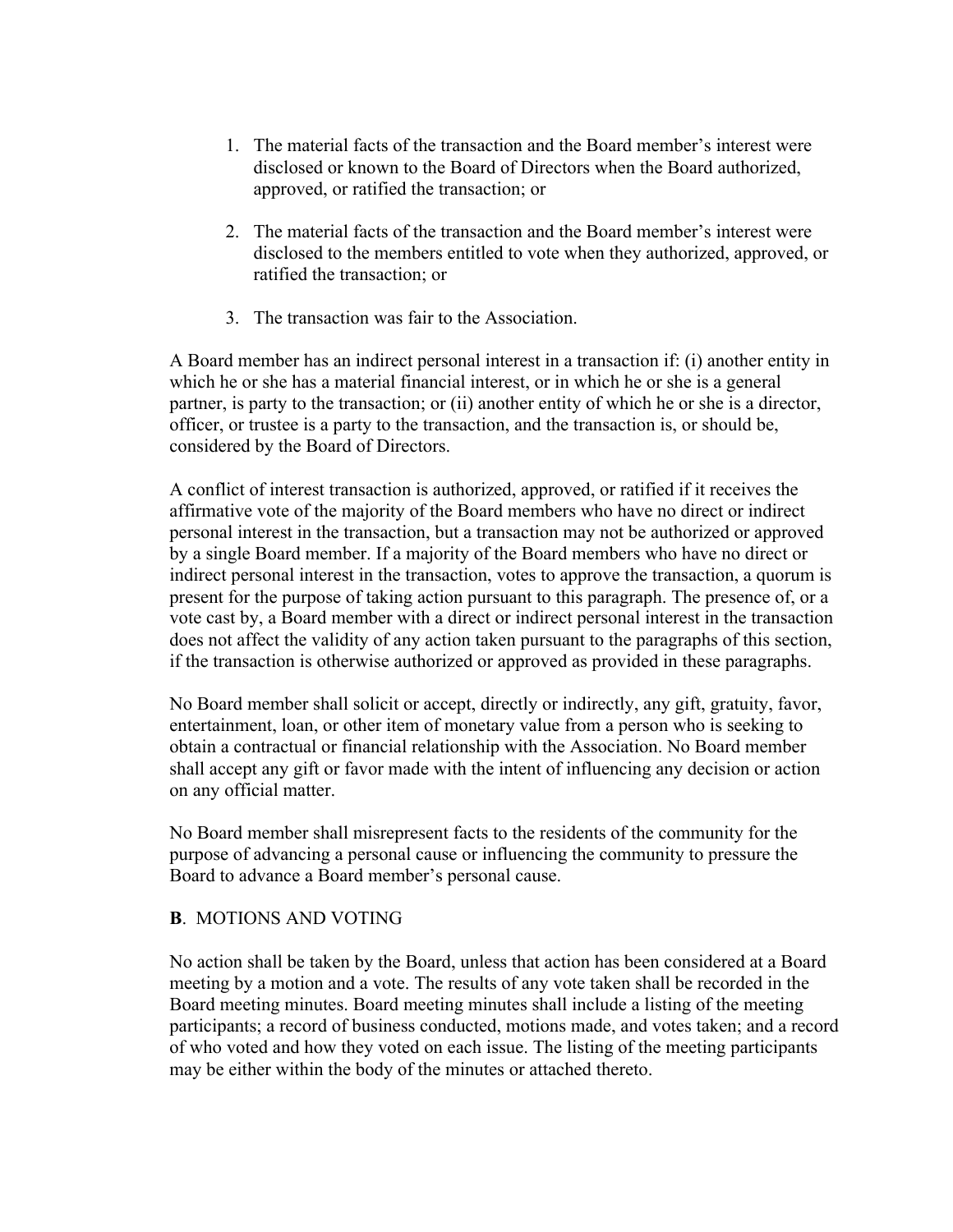Those Board members voting against any motion that is ultimately voted on affirmatively by the Board shall stand behind the vote taken and move forward positively with the Board in any action needed to be taken in order to implement the issue voted upon. Board meetings will be conducted generally in accordance with Robert's Rules of Order.

#### **C.** CODE OF CONDUCT

No Board member may act in an unprofessional manner or utilize unprofessional language in any Association meeting. For purposes of this section, if a majority of the Board deems a member's conduct to be inappropriate, that conduct shall be deemed to be unprofessional.

No Board member shall act on his or her own in the capacity of a Board member, or under color thereof, with respect to any decision or action that is within the purview of the entire Board, unless the Board member has been specifically authorized to do so by vote of the entire Board.

Board members, when dealing with residents not on the Board, outside entities, or third parties, should consider how they are viewed by whomever they are dealing with, and should make clear whether they are speaking as a Board member or as a resident of the community.

If a Board member is contacted directly by a resident concerning Association matters that are currently, or that should properly be, before the entire Board, then the Board member should inform the resident that he or she is unable to speak for the Board on the issue, and should request that the resident put his or her questions or concerns in writing and submit them to the Board or invite the resident to the next Board meeting to address the entire Board regarding the questions or concerns. If a substantive discussion is unavoidable with the resident, the Board member should attempt to get a second Board member or other witness to be included in or to overhear the discussion if at all possible. Afterward, the Board member should prepare a memorandum of the conversation (such as a summary email) and submit it to the Board for review at the next scheduled Board meeting, as well as send a letter or email to the homeowner memorializing the conversation.

Absent specific authorization from the Board, no Board member has the individual authority to represent or to bind the Board or the Association in any interaction with persons representing any outside entities, such as any member of the Federal, State, or local governments; members of the local press or newspaper; police and fire departments; business contractors; or other third parties. If interaction by a Board member with such persons is unavoidable for any reason, then that Board member must disclose to the Board the circumstances and content of any communications as soon as possible, through the Managing Agent or Board President.

Each Board member shall observe Robert's Rules of Order in any Association meeting, and shall wait to speak until recognized by the presiding chair of the meeting.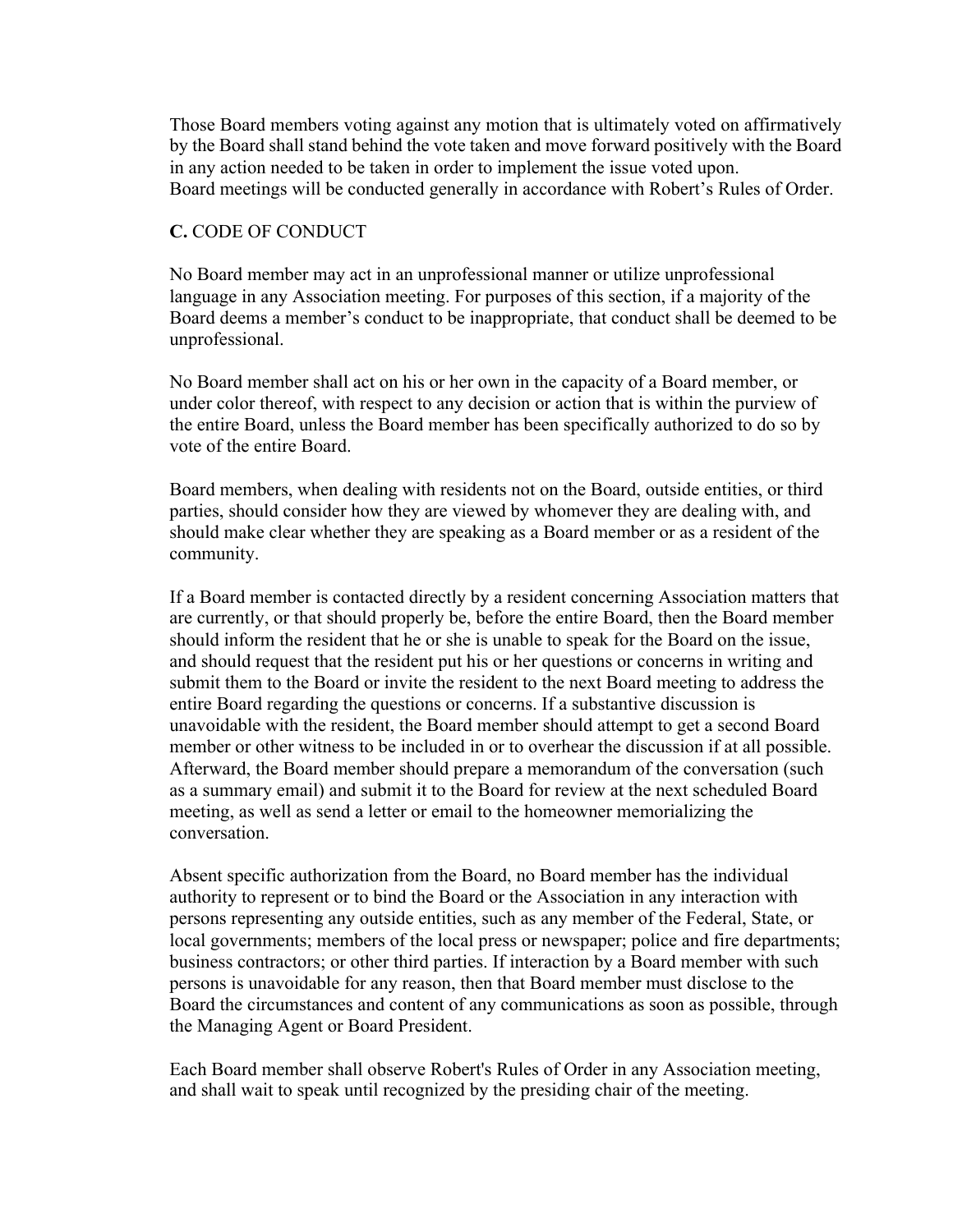#### **D.** SANCTIONS AND ENFORCEMENT

In the event that a majority of the members of the Board of Directors determines that a director has violated any provision of this resolution, upon consideration of the facts, the Board of Directors may impose the following sanctions:

- 1. Censure: The Board of Directors may publicly censure a director by resolution of the Board of Directors.
- 2. Removal from Office: If a director also serves as an officer of the Association, that director may be removed from office in accordance with Article VIII, Section 5 of the Association's Bylaws.
- 3. Special Meeting: After a public censure, the President or the Board of Directors may call a special meeting of the association members for purposes of removal of a director pursuant to Article IV, Section 3 of the Bylaws; and/or
- 4. Legal Action: The Board of Directors may seek injunctive relief against a violating director.